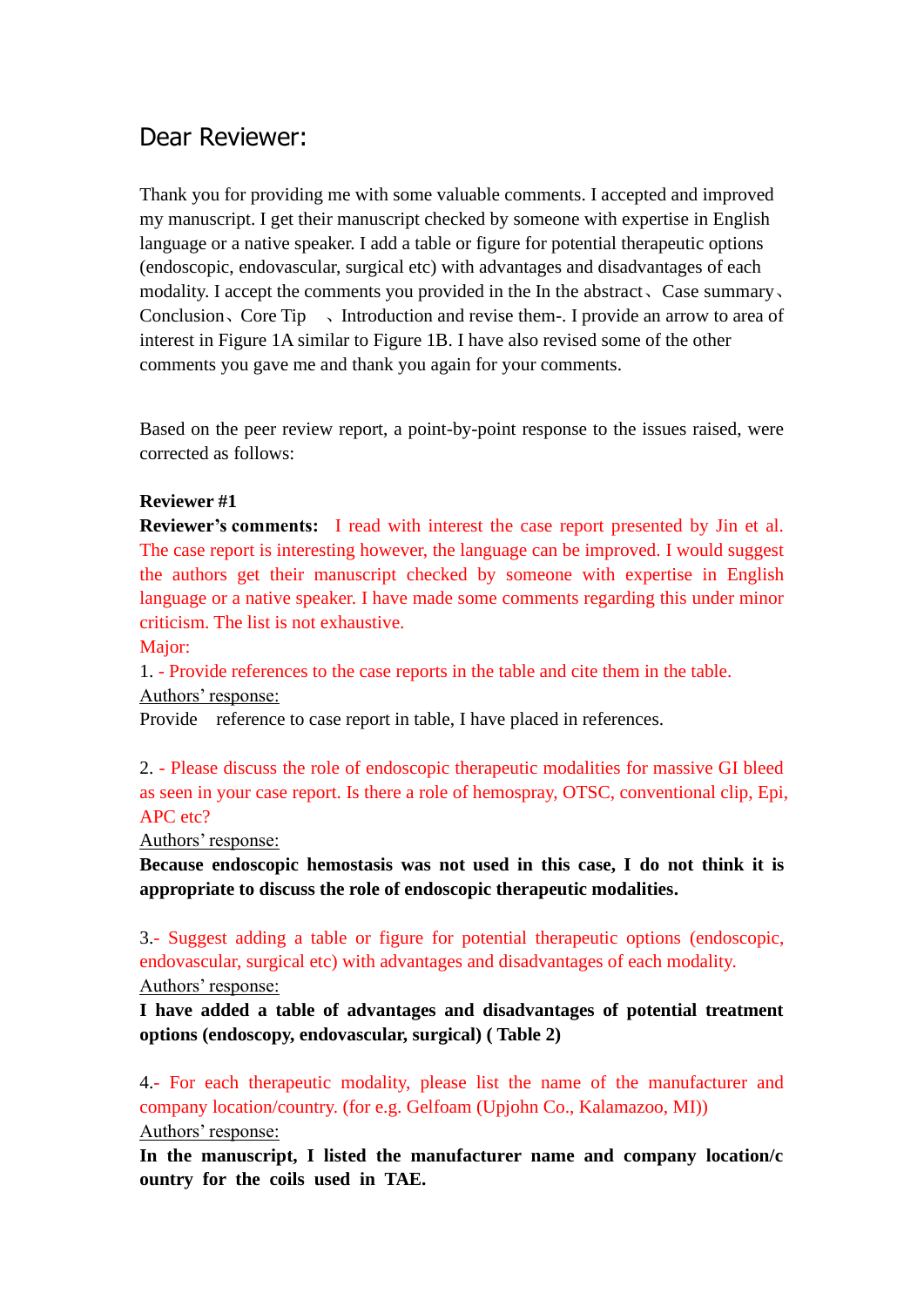## Minor:

5. In the abstract: - Case summary: "CT scan confirmed a pancreatic pseudocyst invaded part ..." should be "CT scan confirmed a pancreatic pseudocyst invading part..."

Authors' response:

(1) In the abstract: - Case summary: "CT scan confirmed a pancreatic pseudocyst invaded part ..." I changed to be "CT scan confirmed a pancreatic pseudocyst invading part..."

- Case summary: "the gastric wall of greater curvature, arteriography showed that ..." These should be two sentences. Remove the comma and put a period and start the sentence "Arteriography showed that....

(2) I changed to be two sentences. "CT scan confirmed a pancreatic pseudocyst invading part of the spleen and the gastric wall of greater curvature.Arteriography showed that the bare blood vessel originated from a pseudoaneurysm of the splenic artery."

- Conclusion could be improved. Suggest changing to "Massive gastrointestinal bleeding could be a rare complication of pancreatic pseudo aneurysm."

(3) Conclusion was changed to "Massive gastrointestinal bleeding could be a rare complication of pancreatic pseudo aneurysm."

Core Tip: Last line... "... and TAE is a beneficial treatment option." Suggest changing this to " , with TAE as a potential therapeutic modality for achieving hemostasis."

(4) I changed this to " , with TAE as a potential therapeutic modality for achieving hemostasis."

Introduction: Page 4 line 1: ", with reported death rates is about 50% ", suggest changing to ", with a reported death rate of approximately 50%".

(5) I changed this to ", with a reported death rate of approximately 50%".

Last line. See the comment above for core tip.

I have see the comment above for core tip.

Case presentation: Physical exam: "Middle pale conjunctiva?". Please correct this... Physical exam: Please add if a digital rectal examination was performed.

(6) I changed this to"pale conjunctiva of eye "In addition,I add "Negative digital rectal examination" in Physical exam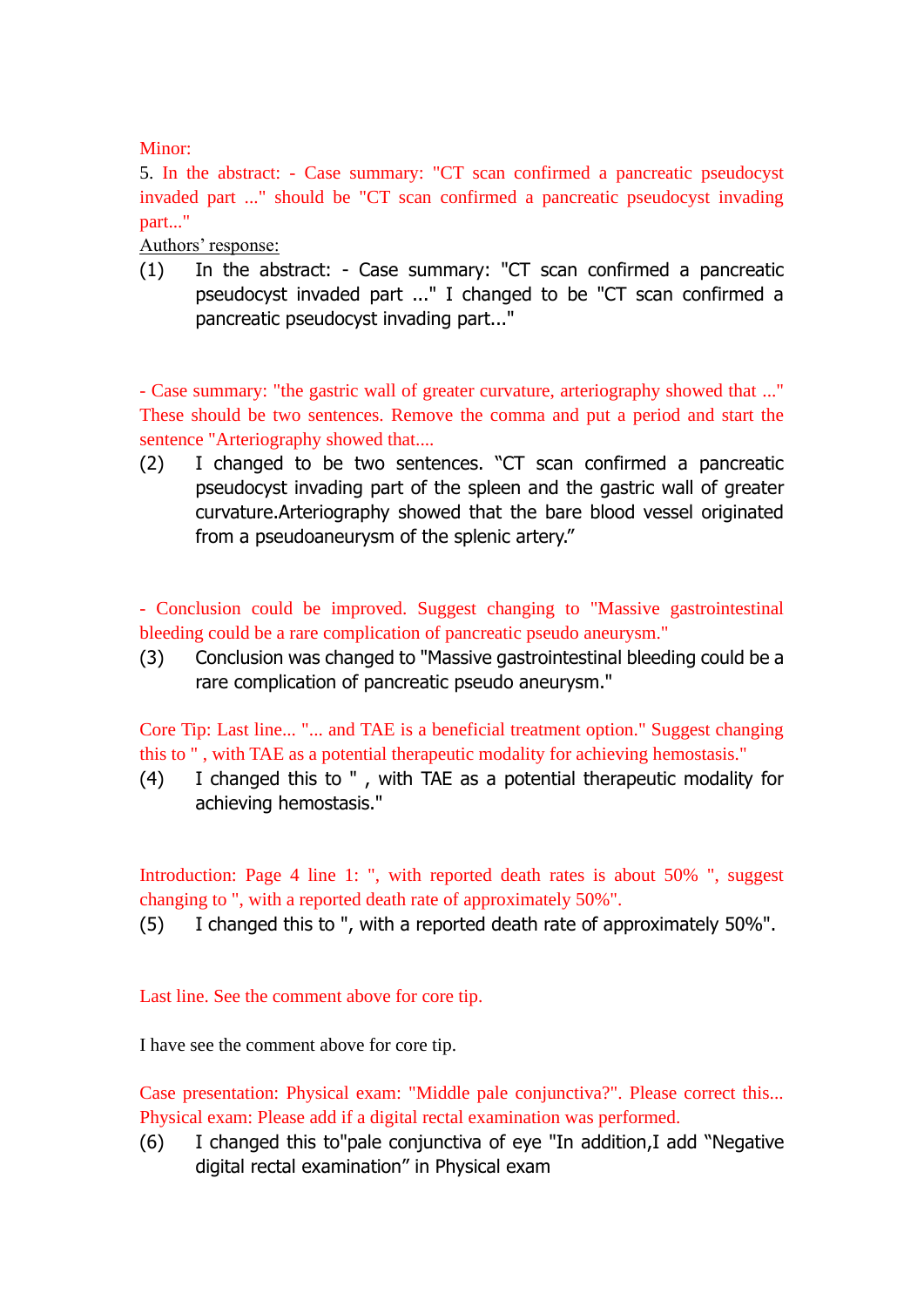Imaging exam: "Drug hemostatis treatment?" Please provide details...

(7) Imaging exam: I provide details of drug hemostatis treatment"The condition improved after proton pump inhibitors(PPI) and Octreotide pumping hemostasis treatment for 1 week"

Figure 1: Please provide an arrow to area of interest in Figure 1A similar to Figure 1B

(8) I provide an arrow to area of interest in Figure 1A similar to Figure 1B.

Figure 2: Recommend adding arrows to highlight the area of interest. Will be well received by the readers.

Figure 2: I have added arrows to highlight the lesion site.

Final diagnosis: Can be improved... Suggest changing to "Upper gastrointestinal bleeding from a pseudo aneurysm of the arteria lienalis secondary to perforated pancreatic pseudoaneurysm invading into the stomach."

(9) Final diagnosis: I changed to "Upper gastrointestinal bleeding from a pseudo aneurysm of the arteria lienalis secondary to perforated pancreatic pseudoaneurysm invading into the stomach."

Discussion: Line 2: "with the mortality rate is about 50%", suggest switching to "with a mortality rate of about 50%".

(10) Discussion: Line 2: "with the mortality rate is about 50%", I changed this to "with a mortality rate of about 50%".

Line 12" "The splenic artery is the most frequently involved site of pancreatitis com-plicated with pseudoaneurysm". Please provide factual data to support this. (11) Line 12" "The splenic artery is the most frequently involved site of pancreatitis com-plicated with pseudoaneurysm". I provided relevant literature to support this.

Line 14: "pancreas duodenal artery?" maybe "pancreaticoduodenal artery" I changed this to "pancreaticoduodenal artery"

"We conducted a review of published case reports describing patients with pancreatic pseudoaneurysms that communicated with the bowel lumen in the past 5 years (Table),